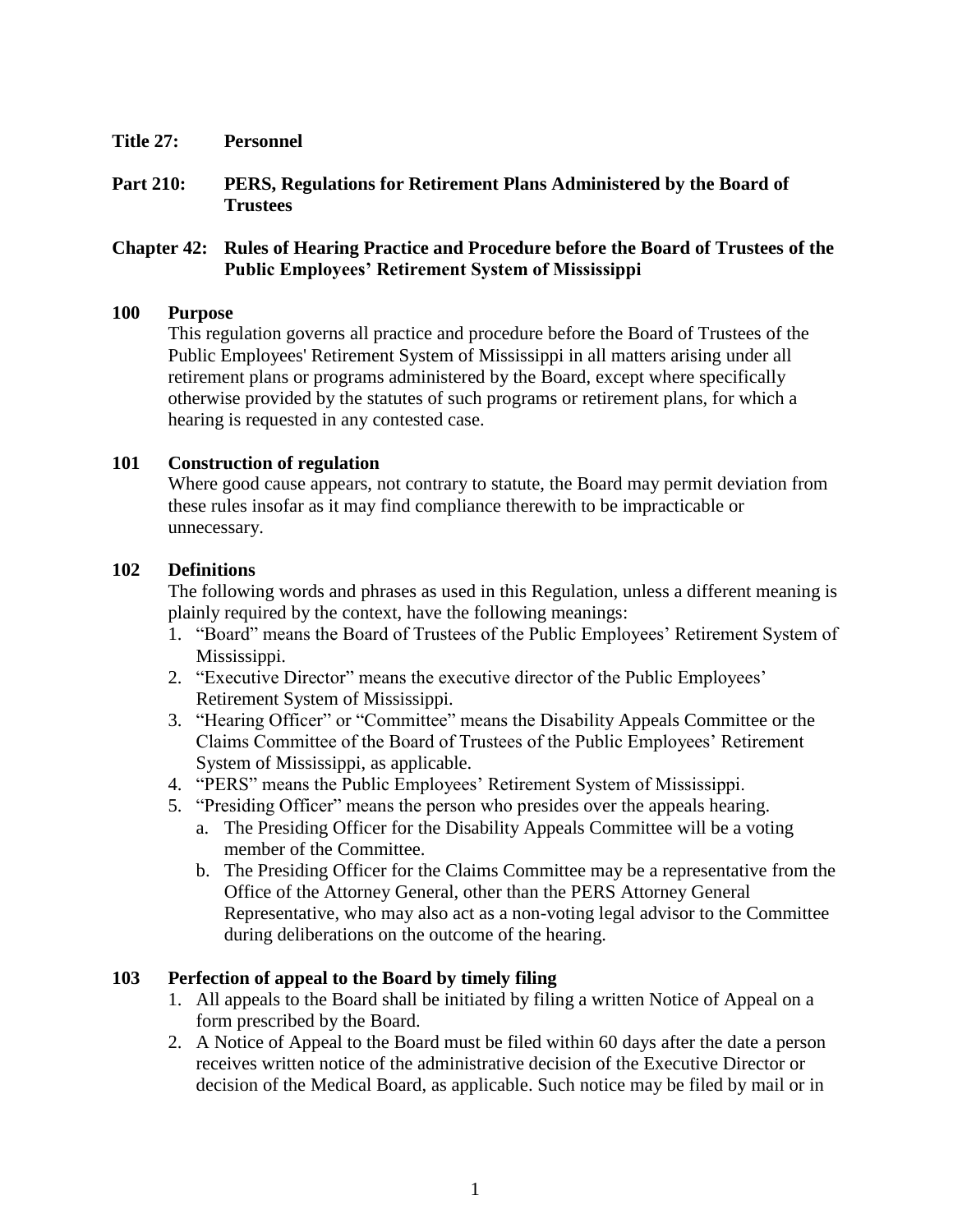person. Failure to file a completed Notice of Appeal within the time specified shall be a bar to the filing of such appeal.

3. Once an appeal is timely filed, it shall be assigned a docket number.

# **104 Filing of pleadings and other documents**

- 1. All documents relating to any proceeding pending or to be instituted before the Board shall be filed with the Executive Director, or his or her designee, at 429 Mississippi Street, Jackson, Mississippi 39201-1005.
- 2. All documentation filed by any party to an appeal must specify the assigned docket number and should be directed to the Executive Director, or his or her designee.

# **105 Exhaustion of remedies**

No person may file an appeal with the Board until there has been an administrative decision by the Executive Director or, in the case of disability appeals, a decision by the Medical Board. Failure to exhaust administrative remedies, as herein provided, shall constitute a bar to any action in the courts, to the extent consistent with the laws of this state.

# **106 Judicial review**

After an Order has been issued by the Board, an aggrieved party may file an appeal with the Circuit Court of the First Judicial District of Hinds County, Mississippi. Any such Notice of Appeal must be filed with the Hinds County Circuit Clerk within 30 days of the entry of the Order of the Board being appealed. Failure to file a Notice of Appeal within the time frame specified will act as a procedural bar and will leave the courts without jurisdiction to hear the appeal.

### **107 Assignment of Hearing Officer, setting of hearing and appearance**

- 1. The Board may, by Order entered in its minutes, appoint a committee of the Board or such other qualified personnel as Hearing Officer.
- 2. The Executive Director shall set a date and time for the hearing. Unless otherwise ordered, hearings shall be held in the Hearing Room of the PERS Building located at 429 Mississippi Street, Jackson, Mississippi.
- 3. A Notice of Hearing shall be sent via United States mail to the appealing party and legal representative, if applicable.
- 4. If an appealing party fails to appear at the hearing, the Presiding Officer may proceed with the hearing and prepare a proposed statement of facts and recommendation to the Board based on the evidence presented at such hearing.

### **108 Continuances and rescheduling of hearings**

- 1. Any request for a change or delay of a scheduled hearing must be made to the Executive Director in writing.
- 2. Continuances requested by any party shall be granted within the discretion of the Presiding Officer or Executive Director only for good cause shown.
- 3. If a continuance is granted upon a request made less than 14 days prior to a scheduled hearing, the requesting party will be responsible for paying any costs of rescheduling. Payment must be received before a new hearing date will be scheduled.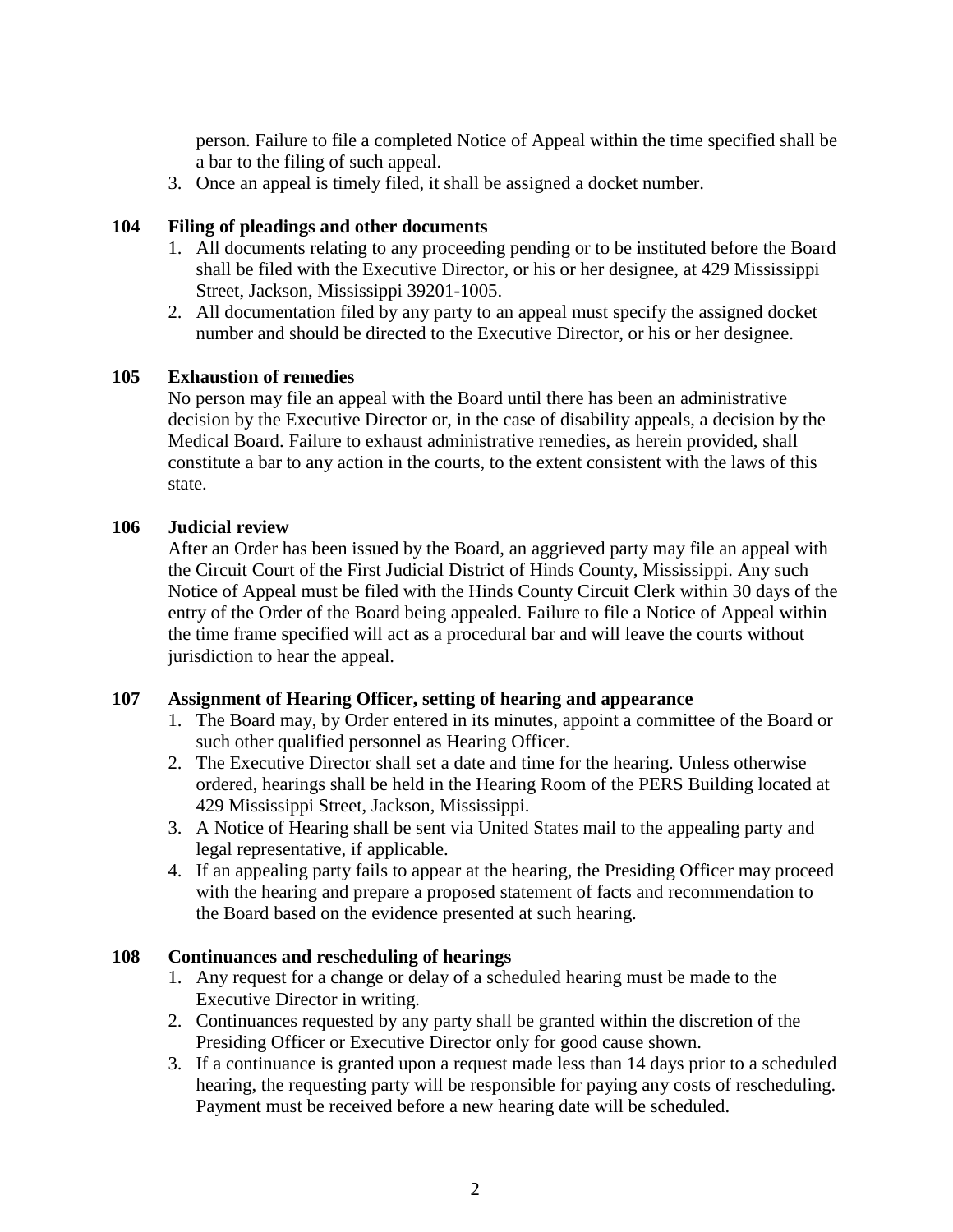4. When a continuance is granted or a hearing is rescheduled or relocated for any reason, each party shall be responsible for notifying their witnesses of the date, time and location of the hearing.

# **109 Witnesses for non-disability-related appeals**

In an appeal, other than one from a decision of the Medical Board, each party shall file a list of witnesses who will testify at the hearing, as well as a brief summary of testimony to be given. Each party must file a witness list in compliance with this regulation no later than 10 days prior to the date of the hearing.

- 1. The list shall contain for each witness proposed to be called by the appealing party:
	- a. Name;
	- b. Relationship to the appealing party (e.g., co-worker, supervisor, spouse, etc.); and
	- c. Brief summary of testimony to be given.
- 2. The list shall contain for each witness proposed to be called by PERS:
	- a. Name;
	- b. Employer;
	- c. Title or position; and
	- d. Brief summary of testimony to be given.

# **110 Conduct of hearing**

- 1. Each party may be represented by an attorney.
- 2. At any hearing, the parties shall be entitled to enter an appearance (in person or by an attorney), present evidence, examine and cross-examine witnesses, make arguments, and generally participate in the conduct of the proceeding.
- 3. The Presiding Officer shall have the authority to administer oaths and affirmations.
- 4. The appealing party may request that attendance at such hearing be limited to individuals essential to the efficient conduct of the hearing, including but not limited to the claimant, attorneys, witnesses, employer representatives, Presiding Officer, Committee members, court reporter, and PERS administrative and support staff as are necessary. The filing of an appeal shall constitute a waiver of confidentiality only to the extent necessary to process and review the claim.
- 5. The Presiding Officer may clear the hearing room of witnesses not under examination. PERS may have a representative (in addition to its attorney) remain in the hearing room during the entire course of the hearing, even though the representative may testify. The appealing party may remain in the hearing room throughout the hearing.
- 6. The matter should be heard as directed by and by sole discretion of the Presiding Officer.
- 7. The Presiding Officer or any Committee member may question a witness during any part of the direct or cross-examination of such witness.
- 8. The Presiding Officer shall have the authority to maintain the decorum of the hearing and shall take reasonable steps to do so when necessary, including clearing the hearing room of any person who is disruptive.
- 9. The Committee may also call upon any party or staff of PERS for further material or relevant evidence upon any issue. However, all parties at interest shall be given a reasonable opportunity to inspect such documents made a part of the record. Further,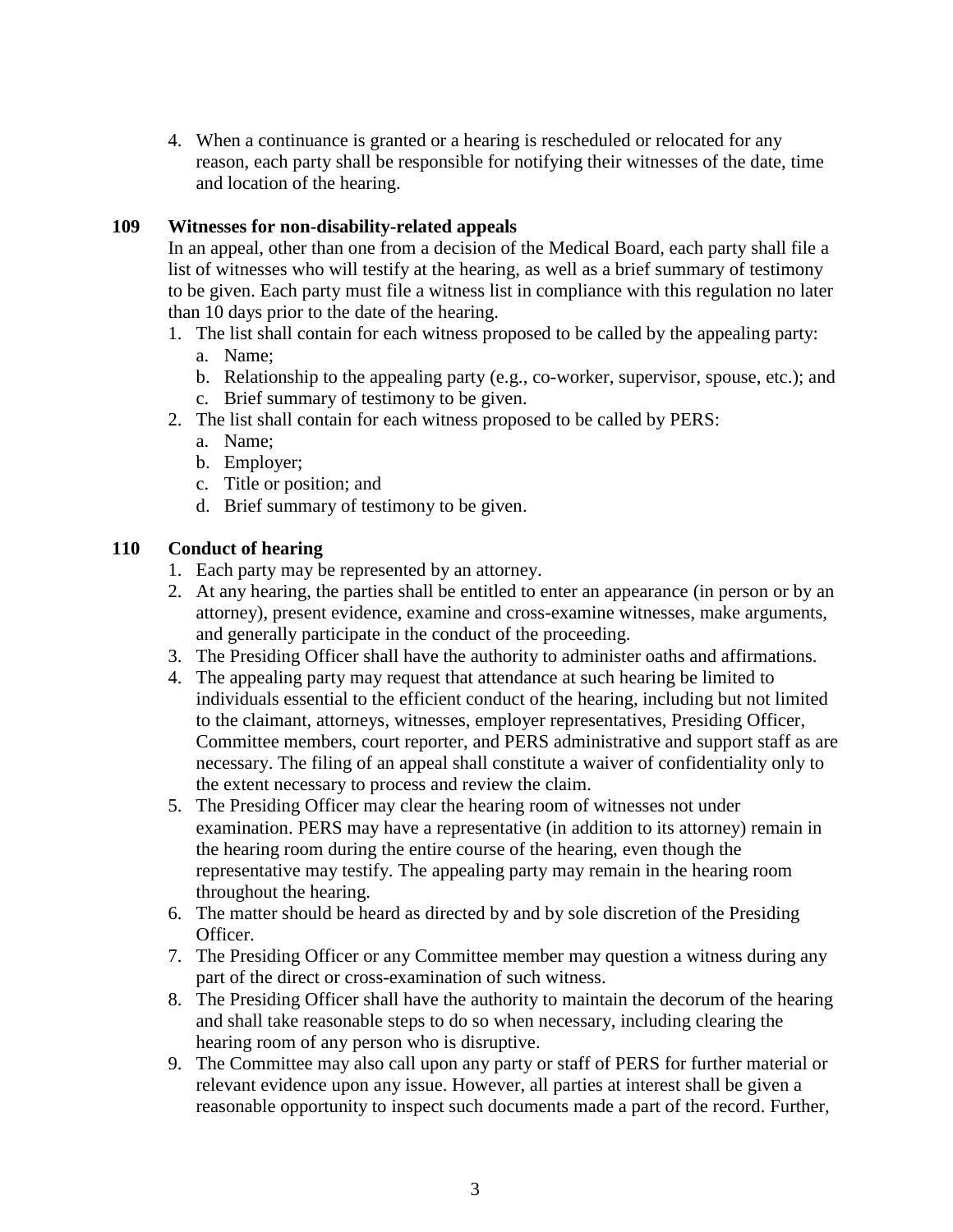in the case of disability appeals, the Committee shall have the authority to defer a decision to request a medical evaluation or test or additional existing medical records not previously furnished by the claimant. Failure to provide the additional existing medical records within 90 days of notification of such request or refusal to submit to a medical evaluation or test will result in a recommendation being made by the Committee based on the available information. If, prior to the expiration of the 90 day period, an extension of time is requested in writing, the Executive Director may extend the 90-day period provided the applicant can demonstrate that failure to submit to the medical evaluation or test or to provide the additional information was due to circumstances beyond his or her control.

10. At the conclusion of all testimony, the Committee will adjourn and conclude the hearing. Thereafter, the Committee will retire to deliberate, after which the Committee will submit its proposed statement of facts, conclusions of law and recommendation, where applicable, solely for consideration by the Board. The Board has the sole authority to issue a decision relative to all claims on appeal by rendering its Order.

# **111 Evidence**

- 1. The hearing shall be informal and formal rules of evidence shall not apply. In conducting a hearing, the Committee shall not be bound by the formal rules of evidence and no informality in any proceedings or in the manner of taking of testimony shall invalidate any order or decision of the Board.
- 2. All testimony to be considered by the Committee, except matters noticed officially or entered by stipulation shall be sworn testimony. Before giving testimony, each person shall swear or affirm that the testimony about to be given before the Committee shall be the truth, the whole truth and nothing but the truth.
- 3. The Presiding Officer will accept evidence and rule as to the admissibility of evidence that has not been submitted prior to the decision which is the subject of the appeal. All relevant evidence is admissible, but the Presiding Officer may exclude evidence if its probative value is outweighed by the danger of unfair prejudice, by confusion of the issues, or by considerations or undue delay, or needless presentation of cumulative evidence. The Presiding officer shall exercise reasonable control over the manner and order of cross-examining witnesses and presenting evidence.
- 4. Documents received into evidence by the Presiding Officer shall be marked and filed as a part of the record.
- 5. A copy of the composite exhibit to be introduced on behalf of PERS will be made available to the appealing party prior to the hearing. PERS may charge a fee for providing such copy in accordance with any applicable fee schedule adopted by the Board.
- 6. Summations of the evidence and the law may be heard in the discretion of the Presiding Officer.

### **112 Record of hearing**

PERS will ensure that all hearings are recorded by electronic or stenographic means. The method used to record each hearing shall be determined by PERS.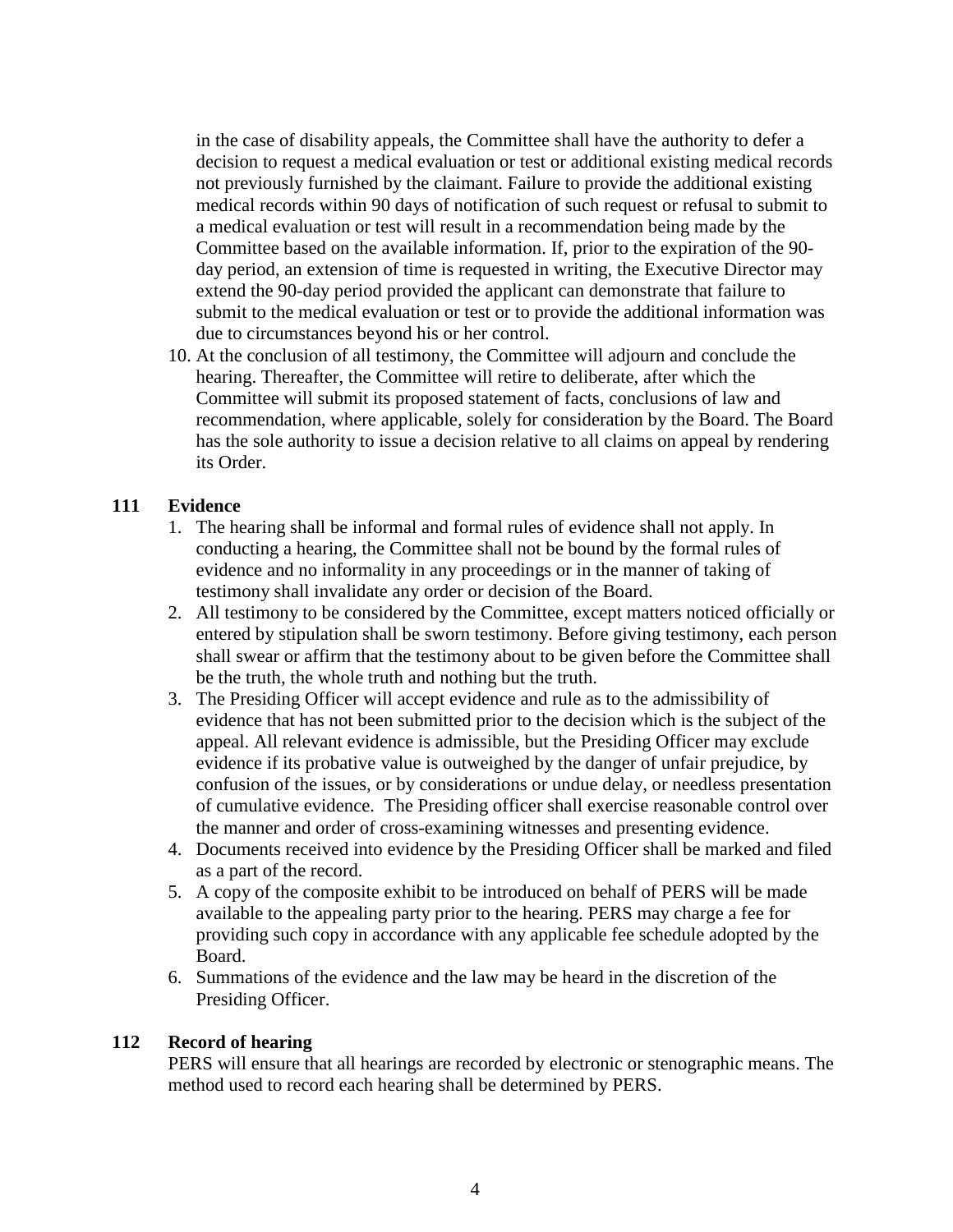In response to a written request for a transcript of proceedings recorded by electronic means, PERS will provide an audio recording of the hearing. The requesting party must contact a certified court reporter to transcribe and certify, under penalty of perjury, on the transcript that he or she heard the witness sworn on the recording and that the transcript is a correct writing of the recording. It is the responsibility of the party requesting the transcript to pay any costs associated with preparation of the requested transcript.

Any party desiring a transcript of a hearing recorded by stenographic means shall make request of the court reporter in attendance and shall be responsible for the payment of the cost of preparation of the transcript.

In the event the claimant appeals the decision of the Board to the Circuit Court of Hinds County, a certified copy of the transcript must be provided to the Executive Director with cost to be borne by the appealing party.

### **113 Order to be filed upon completion of hearing**

After all evidence is heard or received and the hearing is completed and the Committee's deliberation is concluded, the Committee shall certify the record described in Miss. Code Ann. § 25-11-120 (1972, as amended) to the Board. The record shall include the Committee's proposed statement of fact and recommendation. In no case – other than those specifically left open for additional documentation requested by the Committee – shall evidence received after the hearing be included as part of the record for review by the Board. The Board shall receive the record and make its determination based solely on matters contained therein. Such determination shall be final. A copy of the Order shall be sent by the Executive Director to each party or his or her attorney.

#### **114 Service of notices and Orders by the Board**

All notices and orders required to be served by the Board, the Hearing Officer or the Executive Director may be served by mail and service thereof shall be complete when a true copy of such document, properly addressed and stamped, is deposited in the United States mail.

#### **115 Amendment, validity, and enforcement of rules**

- 1. The Board may, from time to time, amend these rules or promulgate new rules.
- 2. If any one or more of these rules is found to be invalid by any court of competent jurisdiction, such finding shall not affect the validity of any other of these rules.
- 3. The Board shall have the authority, duty and responsibility to abide by and enforce these rules.

#### **116 Fees**

The Board may, by order entered in its minutes, assess and collect fees to offset costs related to the conduct of hearings, including, but not limited to, court reporter fees, medical testimony fees, copying costs, etc.